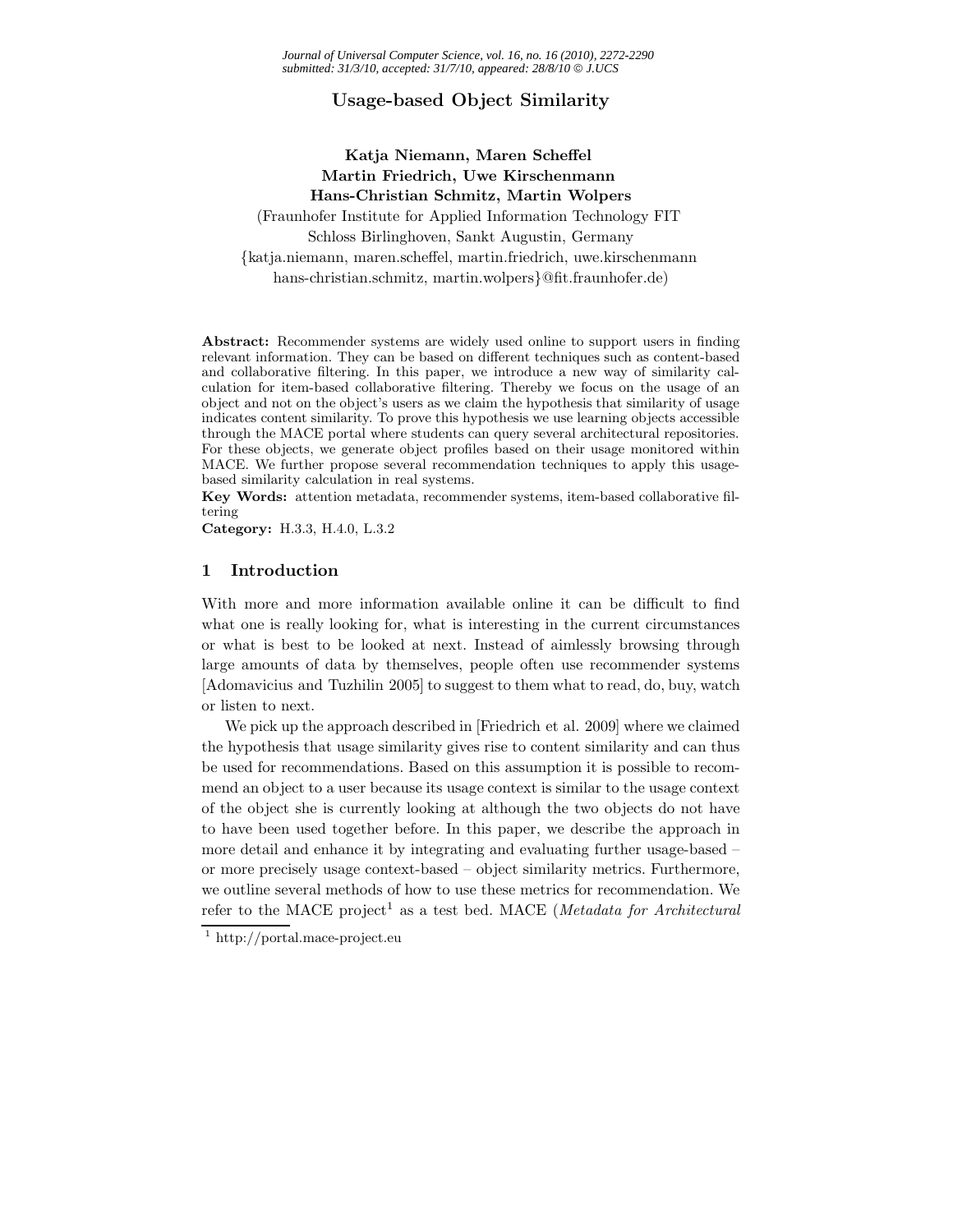*Contents in Europe* [Stefaner et al. 2007]) provides graphical metadata-based access to learning resources in architecture, which are connected across repository boundaries to enable students to find relevant information more efficiently.

The rest of this paper is structured as follows: First we will explain basic principles of our approach and a definition of context in section 2, followed by a presentation of different types of recommender systems and an explanation of where our approach fits in in section 3. In section 4 we will explain the different similarity measures we use and how they are calculated. After describing our test bed, section 5 deals with the analysis of the collected data and presents our results. In section 6 we introduce three different ways of using our approach for recommendation. In the conclusion we then close with possible further work.

### **2 Basic notions: context and paradigmatic relatedness**

The understanding of context is fundamental to correctly interpret user interactions and to design suitable system reactions [Vuorikari and Berendt 2009]. However, there is no uniform definition of the term "context" in the literature as it depends on the domain and the purpose of the contextualisation what needs to be considered as context. [Dey 2001] describes the context as any information that can be used to characterise the situation of entities. With such a broad notion it becomes clear that a concrete context cannot be exhaustively specified without focussing on some selected parameters [Zimmermann 2007].

The notion of context used here is inspired by a notion successfully used in linguistics, namely by the notion of a word context. In language, words stand in linear orders. The context of a word *W* is defined by the words that occur before and after *W*. The same word can stand in different contexts, and different words can stand in very similar contexts. If two words have very similar contexts, then they are said to be paradigmatically related [Saussure 1986]. A simple example: the word "car" can appear in different sentences and thus in different contexts. In very many cases it can be replaced by "vehicle". Therefore, the two words share a great number of contexts; they are paradigmatically related. It has been shown that paradigmatically related words are also semantically related. Thus, paradigmatic relations lead us to semantic relations or, in other words, context similarity correlates with content relatedness [Heyer et al. 2006].

We take up this insight and form our working hypothesis that it holds true not only for words but also for arbitrary data objects that usage context similarity correlates with content relatedness. Before we can test this hypothesis however, we have to define contexts of data objects in analogy to word contexts. We do so with an intermediate step, namely by defining contexts of user actions first and then reducing these to object contexts. To this end, we assume that users' activities can be described as linear sequences of atomic actions. In analogy to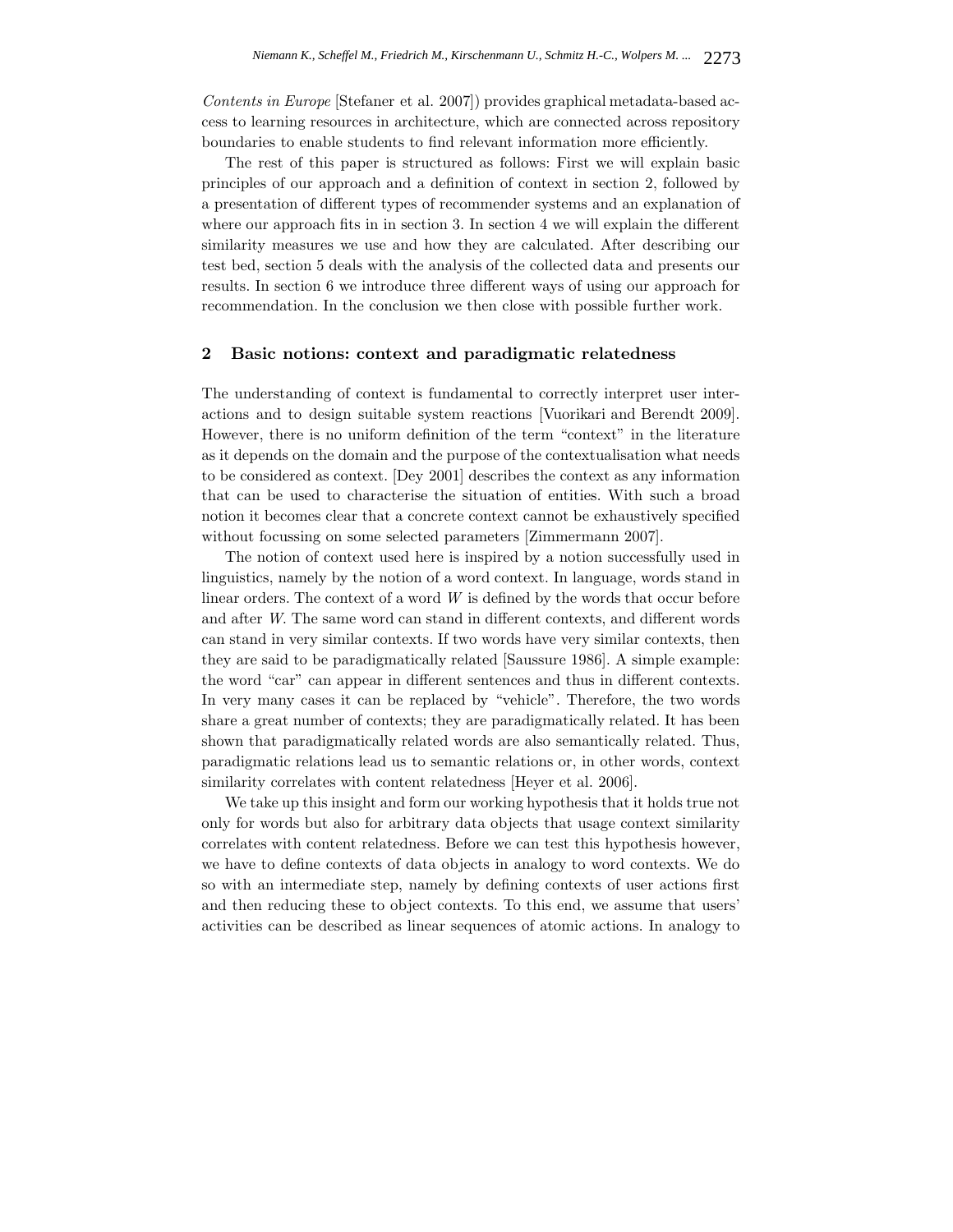the context of a word *W*, the context of an atomic action *A* can then be defined by the actions that were performed before and after *A*. The actions carried out before form *A*'s pre-context; the actions carried out after *A* form its post-context.

We record user actions (e.g. clicking a hyperlink, adding a tag, downloading a document) and store them as CAM instances (*Contextualized Attention Metadata*, [Wolpers et al. 2007]). A CAM instance comprises the user, the accessed object, the action performed on the object and additional parameters like the time and the session in which the action occurred – a session comprises all actions occurred during the login and logout of a user. CAM instances of a singular user have time stamps and can be put in a linear order. For every CAM instance representing a user action *A*, a context as defined above comprises the CAM instances recorded before and after *A*, but within the same session.

Every CAM instance representing a user action involves a user and a data object. Instead of taking complete instances into account we can focus exclusively on the involved data objects. That is, we can reduce actions to the involved data objects, action sequences to object sequences and action contexts to object contexts. By this last step we finally specify the context of an object *O* by the objects that have been used before and after *O*. Like a word *W*, an object *O* can occur in various contexts, and different objects can occur in similar contexts. If they occur in similar contexts, then they are paradigmatically related. According to our hypothesis, paradigmatically related objects are also semantically related.



**Figure 1:** Recommendation of an object based on its usage context

Figure 1 illustrates our approach. As the objects *red door* and *blue window* appear in similar contexts, i.e. the objects accessed before respectively after *red door* were also accessed before respectively after *blue window*, namely *yellow*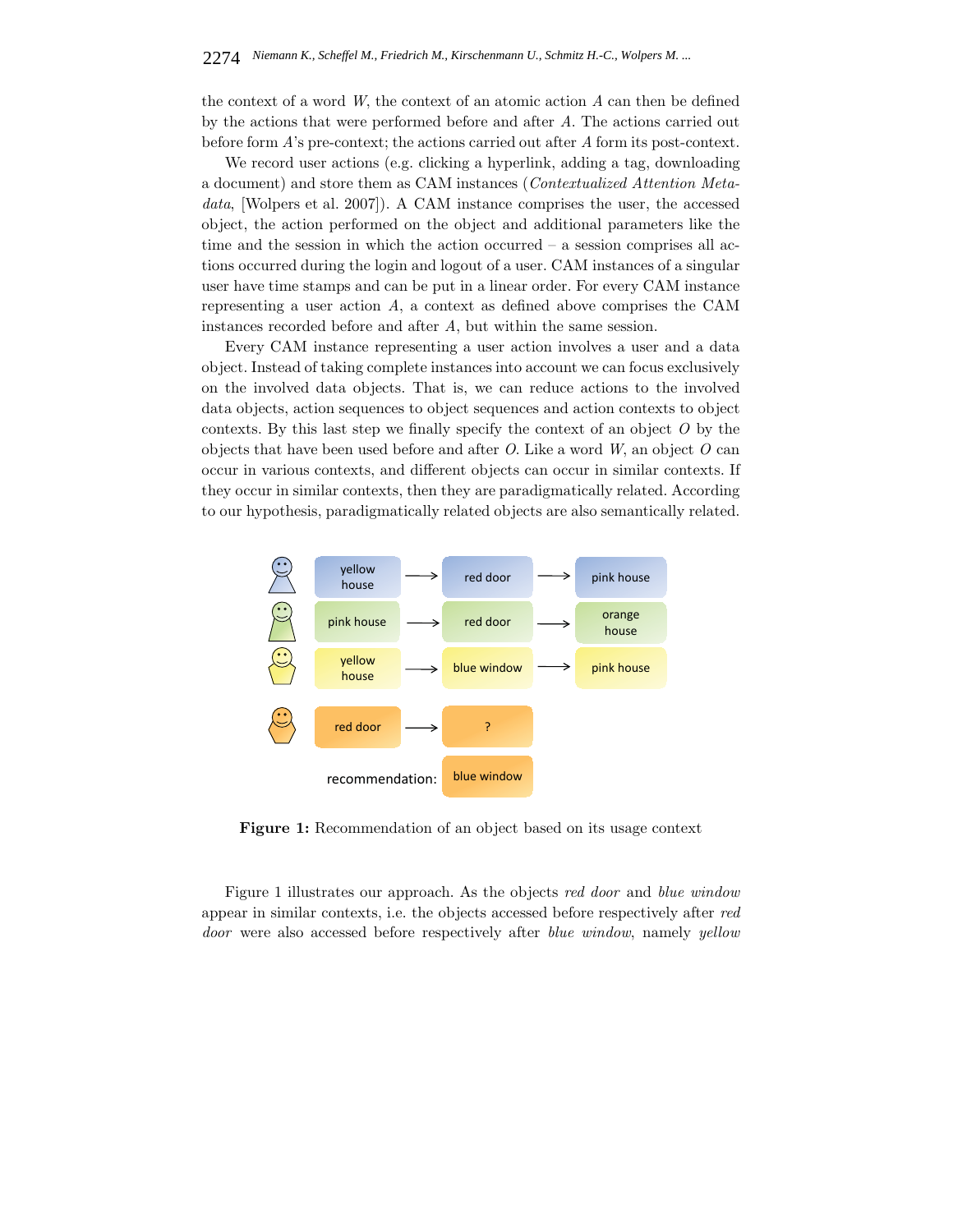*house* and *pink house*, it is likely that they are also related by their content and are thus in the user's line of interest. After accessing *red door* the fourth user gets the recommendation to access *blue window* although *red door* and *blue window* have never been accessed within the same session. We will therefore argue that recommendations can be improved (i) by comparing the current usage history of a user with the usage history of data objects and (ii) by relating data objects according to their usage similarity.

### **3 Recommender systems**

In this chapter we will first describe existing approaches of object similarity calculation used in recommender systems to then state where our approach fits in and in which way it differs from the existing approaches. Recommender systems deal with the delivery of items selected from a collection that the user is likely to find interesting or useful. Over the last decade a lot of research has been done on recommender systems and their improvement. The most common approaches of object similarity calculation used in recommender systems are collaborative filtering and content-based filtering as well as hybrid approaches which combine aspects of more than one filtering technique [Candillier et al. 2009].

Content-based systems use the item's attributes and the user's preferences for recommendation. Item profiles can be created automatically, e.g. through keyword extraction for text documents, or manually, e.g. for a database of cars holding attributes like brand and horsepower. User profiles can be built explicitly by asking the users about their interests or implicitly by a user's given ratings. For recommendation the user profiles are matched against the item profiles and the most suitable unknown items are recommended. Several systems were developed that use content-based filtering to help users find information. PRES (Personalized REcommender System) [Meteren and Someren 2000] creates dynamic hyperlinks for a web site that contains a collection of advises about doit-yourself home improvement to enable the user to find relevant articles more easily. The items are represented through a set of automatically extracted terms. Based on the items a user finds interesting a user model is induced that enables the filtering system to classify unseen items into a positive or a negative class. Syskill & Webert [Pazzani et al. 1996] is a software agent that generates user profiles based on explicit feedback. The profile of the current user can then be used to suggest which links the user would be interested in exploring and also to construct queries to find pages on the World Wide Web that would interest her. However, recommender systems relying on content-based filtering suffer from problems like the new user problem, i.e. user profiles first have to evolve to suffice for recommendations, and overspecialisation, e.g. a user mainly listening to heavy metal music hardly gets recommendations for classical music, even if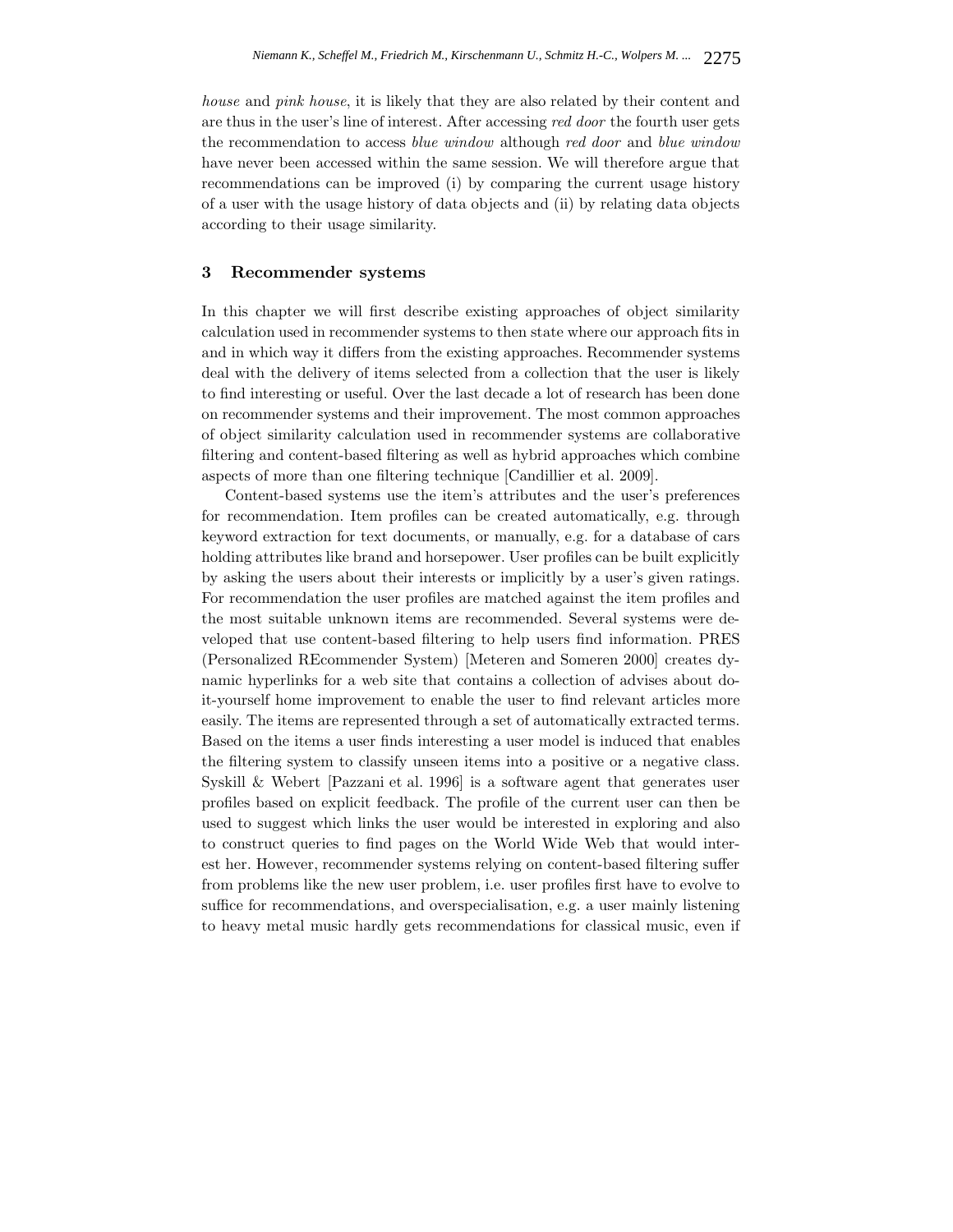she listens to it once in a while. Additionally, it can be time-consuming and expensive to maintain the item profiles.

Systems based on collaborative filtering do not consider the item's attributes but make use of user ratings on items that can be explicit (e.g. rate a book with 3 stars) or implicit (e.g. visit a site, listen to a song). These ratings are the basis for user-based collaborative filtering techniques where an item is suggested to a user based on ratings of that item by users most similar to her. A prominent example for such a system is MovieLens<sup>2</sup>, which is a movie recommendation website that works by matching together users with similar opinions about movies. Each member of the system has a neighbourhood of other like-minded users and the ratings from these neighbours are used to create personalised recommendations. Advantages of collaborative filtering are that no item profiles need to be created and cross-genre niches can be identified. However, the new user problem still exists and the new item problem, i.e. an item that is rated by a few users only will not be recommended, is introduced. Additionally, the user-based collaborative filtering approach makes it necessary to calculate similarities between users on the fly since changes of user profiles need to be considered immediately. This approach is thus computationally expensive, particularly when the data set or the number of users is growing.

Hybrid systems are implemented to exert the advantages from more than one technique while the drawbacks of single techniques can be compensated. Commonly, hybrid systems combine content-based and collaborative-based techniques, but knowledge-based or demographic-based techniques can for example be integrated as well [Burke 2007]. [Melville et al. 2002] introduced contentboosted collaborative filtering. For each user of a movie recommendation web site the system tries to predict a rating for every unrated film based on the rating data of similar users. If the confidence value for a prediction is under a pre-defined threshold, for example due to too little ratings for this movie, the rating is predicted based on the movie's textual description and the ratings the user assigned to movies with similar content. Other approaches to integrate content-based and collaborative filtering are for instance combining the ratings using a weighting scheme as proposed in [Mobasher et al. 2004] or showing the user the results from both techniques in a combined way as illustrated in [Smyth and Cotter 2000].

However, the scalability problem of user-based collaborative filtering cannot be compensated by combining it with other techniques. One approach to handle this problem is to reduce the data size. This can be done by comparing the user only to a small group of other users, by using a smaller range of items for the comparison of users or by ignoring very popular or very unpopular items. While these approaches might lead to better scaling, they usually worsen the

<sup>2</sup> http://movielens.umn.edu/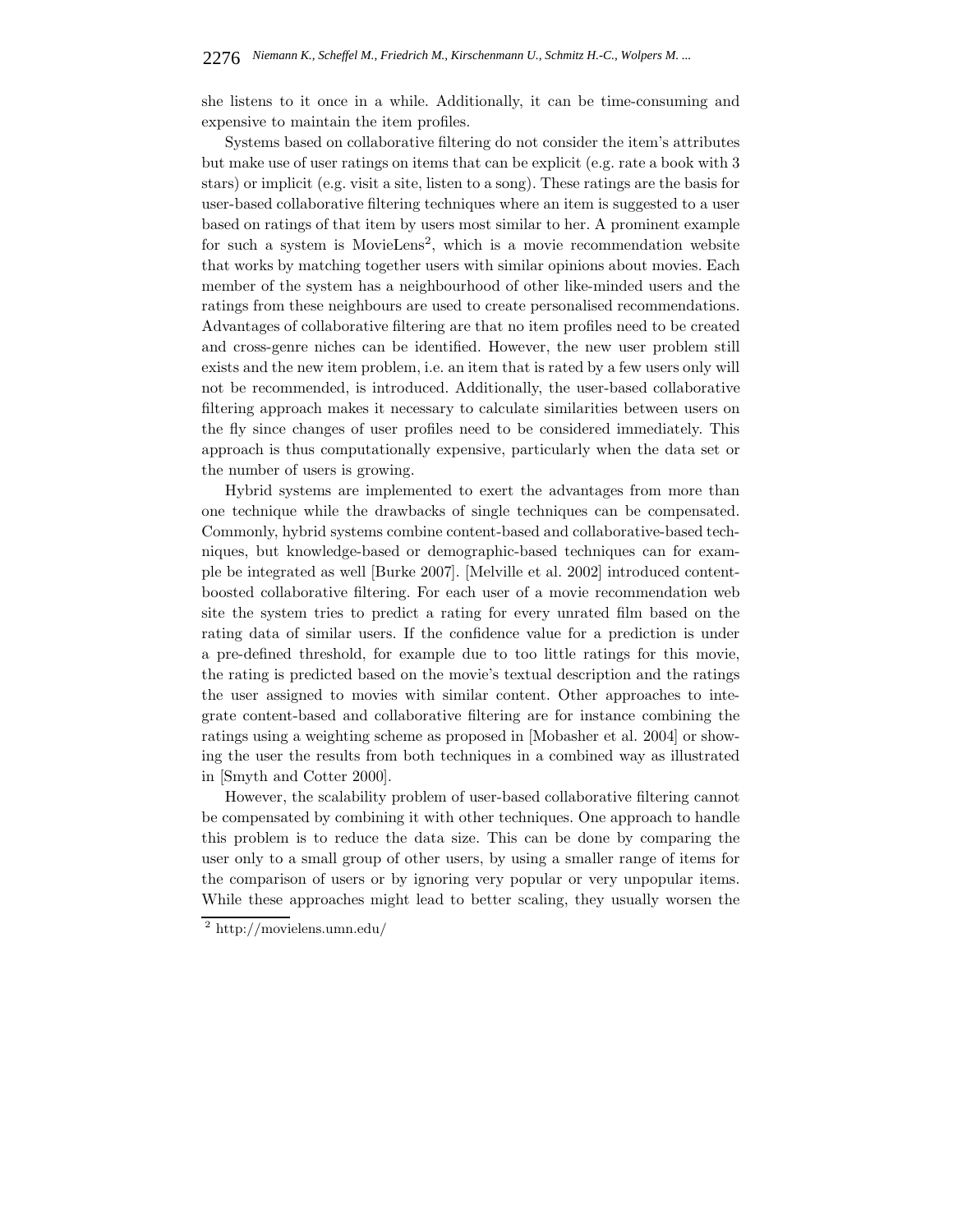recommendation quality [Linden et al. 2003].

Item-based collaborative filtering approaches do not compare users but calculate the similarity of items by using the user's implicit and explicit ratings as a basis for recommendations. As the calculation of the item similarity table can be done offline, such algorithms are quicker and scale more easily [Sarwar et al. 2001]. A system relying on this approach is Amazon.com<sup>3</sup> where a product-to-product similarity matrix is used as basis for further calculations. The similarity of two products relies on the number of similar users the products share. That is to say, products often bought by the same users, either during one session or in general, get a higher similarity value than products that do not share so many users [Linden et al. 2003]. This implies that products that were never used or rated by the same users, do not get a similarity value.

We adapt the item-based collaborative filtering approach but use a different way of calculating item similarities. For two objects to be deemed similar, their context of usage needs to be similar. We can therefore recommend object  $O_2$  to a user who previously used  $O_1$  based on the fact that  $O_1$  and  $O_2$  have similar usage contexts and not on the fact that they were used by the same users.

## **4 Similarity calculation**

In the following, we will describe the notion and generation of usage context profiles. Thereafter, we describe different ways to calculate the usage-based object similarity using the usage context profiles with an evaluation in the next chapter.

For every object used we create a usage context profile (UCP) which contains one usage context for every session in which the object was used. We define a usage context of a data object  $O$  as consisting of a pre-context and a postcontext. The pre-context is the sequence of objects that were accessed before O, and the post-context is the sequence of objects that were accessed after O, within the same session. The sequences of objects are handled as sets or bags of objects in the following calculations. A session consists of all recorded actions between a user's log in and log out event. An object can be used several times and in different contexts. The UCP of an object is the set of its different usage contexts. Within MACE, UCPs can be derived from mere data transformation and integration of the CAM recordings.

More detailed: for every object, its UCP consists of one or several usage contexts (UC), that is pairs of pre- and post-contexts:  $\{ \langle (UC_1^{pre}), (UC_1^{post}) \rangle, ...,$  $\langle (UC_n^{pre}), (UC_n^{post}) \rangle$ . Figure 2 shows three sessions of different users. Based on these sessions, a UCP for the learning object *Materials.pdf* can be generated which is a set of two usage contexts consisting of the objects that were used before

<sup>3</sup> http://www.amazon.com/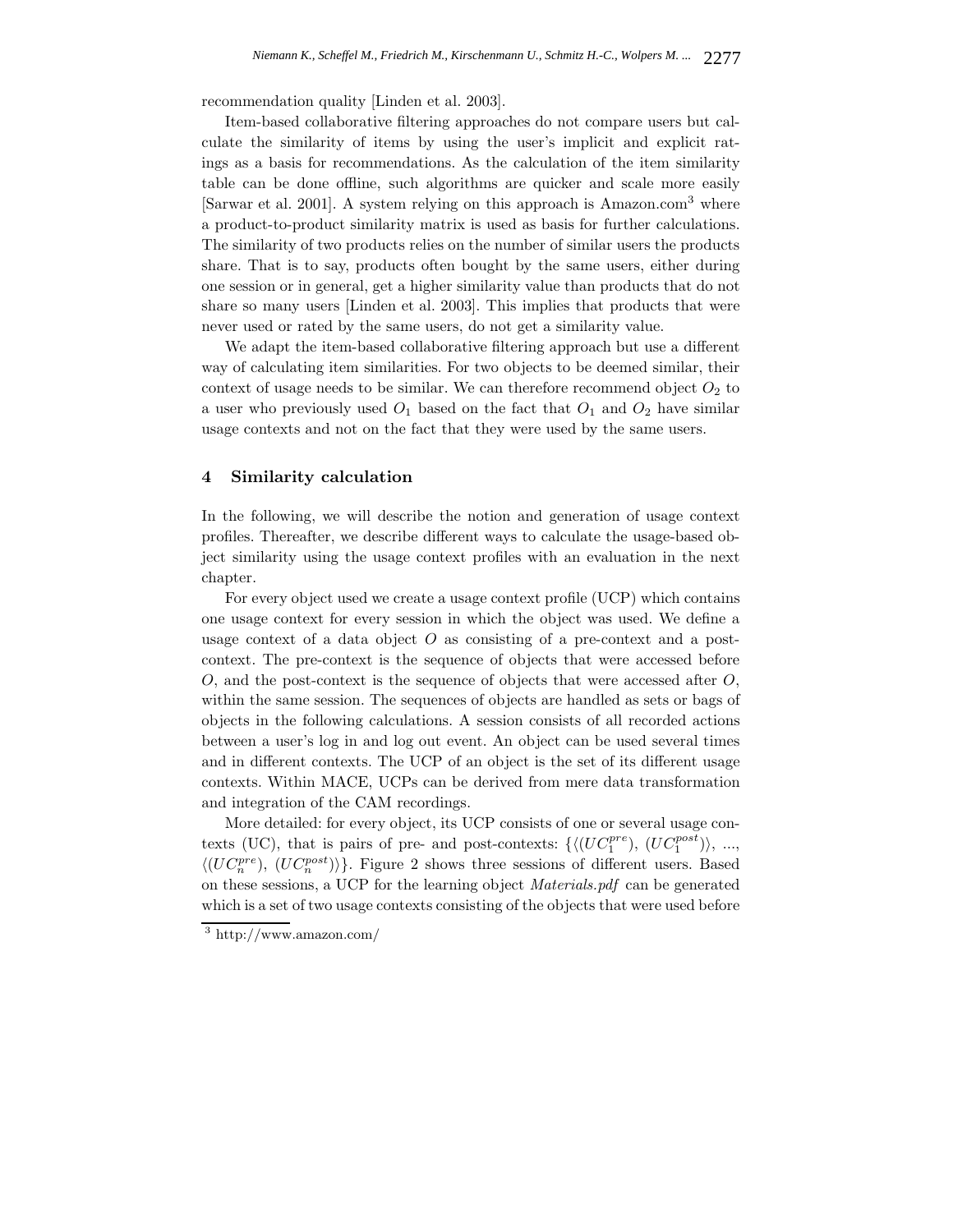

**Figure 2:** Learning paths of three different users

and after *Materials.pdf* in session 1 and session 2: { $\langle$  (*TechnicalDesign.pdf*, *Lafee*- $Building.jpg$ ),( $Construction Steel.doc$ ,  $Eiffel Tower$ .jpg)),(( $TechnicalDesign.pdf$ ), (*Glasses.pdf* , *ConstructionSteel.doc*)}.

One way to calculate a similarity of two UCPs is to consider the pair-wise similarity of their respective usage contexts. The similarity of two usage contexts arises from similarities of the associated pre- and post-contexts. When pre- and post-contexts are handled as sets, the similarity between a pair of pre- or postcontexts is calculated using the Jaccard similarity measure [Matsumoto 2003], i.e. the ratio of the cardinality of their intersection and the cardinality of their union:

$$
simPreUC_{set}(UC_1^{pre},UC_2^{pre}) = \frac{|\bigcap (UC_1^{pre},UC_2^{pre})|}{|\bigcup (UC_1^{pre},UC_2^{pre})|}
$$
(1)

$$
simPostUC_{set}\left(UC_1^{post},UC_2^{post}\right) = \frac{\left|\cap\left(UC_1^{post},UC_2^{post}\right)\right|}{\left|\cup\left(UC_1^{post},UC_2^{post}\right)\right|} \tag{2}
$$

When pre- and post-contexts are handled as bags, i.e. they are represented as vectors, the similarity is calculated using the cosine similarity between the two vectors. This approach differs from the set-based approach in that extend that it is taken into account whether an object is accessed more than once in a pre- respectively post-context when calculating the context similarity:

$$
simPreUC_{bag} (UC_1^{pre}, UC_2^{pre}) = \frac{UC_1^{pre} \cdot UC_2^{pre}}{\|UC_1^{pre} \| \|UC_2^{pre} \|}
$$
(3)

$$
simPostUC_{bag}\left(UC_1^{post},UC_2^{post}\right) = \frac{UC_1^{post} \cdot UC_2^{post}}{\left\|UC_1^{post}\right\| \left\|UC_2^{post}\right\|}\tag{4}
$$

The cosine similarity always takes a value between 0 and 1. The higher the value the higher is the similarity between the respective objects. The similarity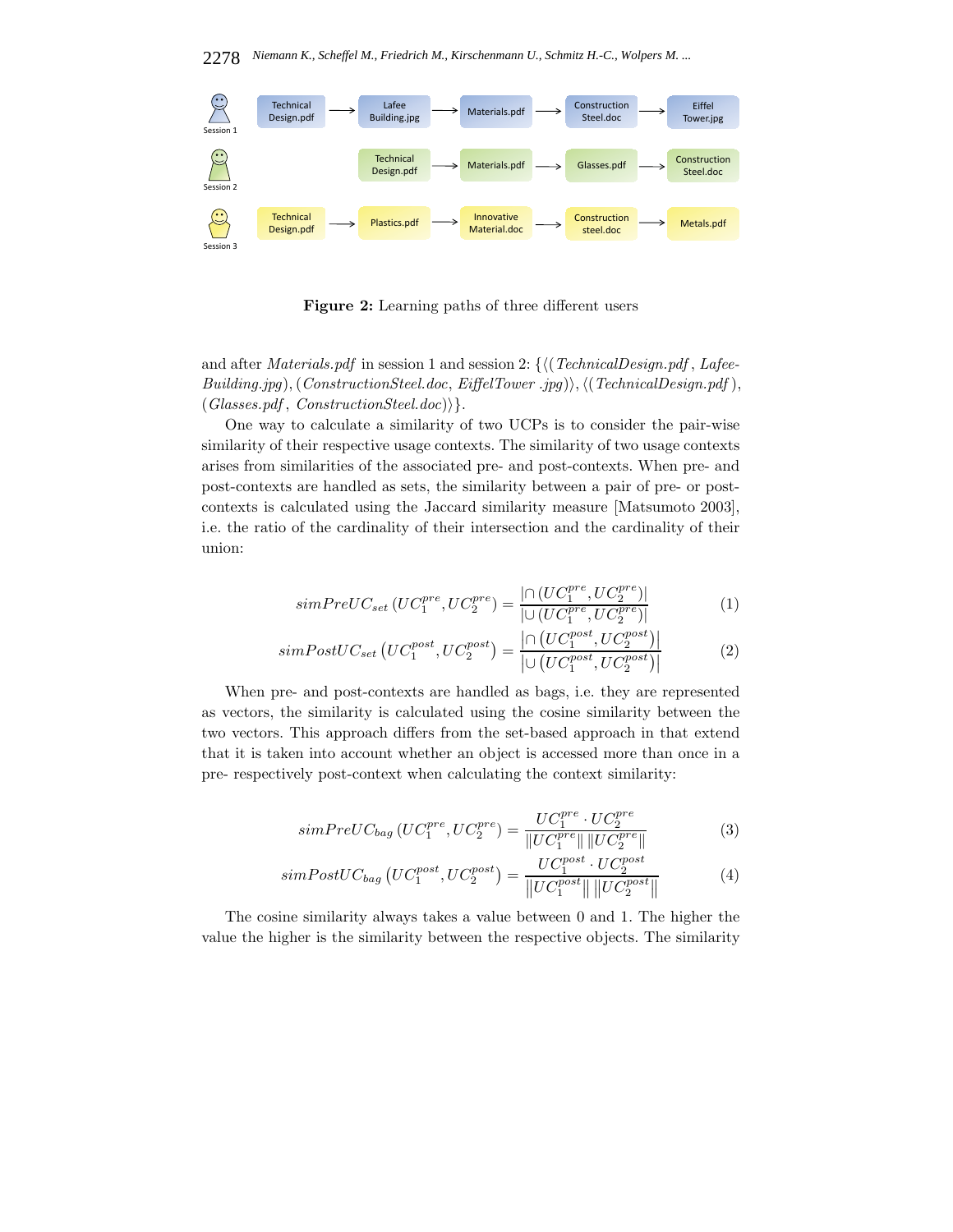of two usage contexts – pre-/post-context pairs – is defined as the arithmetic mean of the pre- and the post-context similarities:

$$
simUC (UC_1, UC_2) =
$$
  
\n
$$
simPreUC (UC_1^{pre}, UC_2^{pre}) + simPostUC (UC_1^{post},UC_2^{post})
$$
  
\n
$$
{}^{(5)}
$$

The similarity of two UCPs  $UCP_1$  and  $UCP_2$  can be defined as the arithmetic mean (cf. formula (6)) of the summarised pair-wise usage context similarities or as the median (cf. formula (7)) of these context similarities. The median is a measure that separates a frequency distribution into two equal halves. Moreover, it marks the value from which all other values of the distribution, when summarised, deviate in a minimum. The arithmetic mean and the median therefore have different characteristics. It is especially in asymmetric distributions that a median holds significance.

$$
\sum_{simUCP_{arithMean}}\frac{\sum_{\langle X,Y\rangle \in UCP_1 \times UCP_2}^{simUC(X,Y)}\quad (6)}
$$

$$
simUCP_{median}(UCP_1,UCP_2) = \begin{cases} simUC_{\frac{n+1}{2}}, & \text{n odd} \\ \frac{1}{2} \left( simUC_{\frac{n}{2}} + simUC_{\frac{n+1}{2}} \right), & \text{n even} \end{cases}
$$
(7)

where  $(simUC_1, ..., simUC_n)$  is the sorted set of pair-wise UC similarities of the usage contexts contained in  $UCP_1$  and  $UCP_2$ .

The median is more stable towards outliers than the arithmetic mean. However, when the median is applied, the context similarity between two objects often becomes null even when there are UC similarities holding a higher similarity value. Chapter 5.1 discussed to what extend this is an advantege or disadvantege.

To demonstrate these definitions in more detail, the following formulas (i.e. (8), (9) and (10)) show the context similarity calculation of the learning objects *Materials.pdf* and *InnovativeMaterial.doc* based on the three example sessions of Figure 2. As there are no objects that were accessed more than once in a session, there is no difference between the set and the bag approach when calculating the similarities between the pre- and post-contexts respectively.

$$
simPreUC (UC_1^{pre}, UC_3^{pre}) = \frac{1}{3}
$$

$$
simPostUC (UC_1^{post},UC_3^{post}) = \frac{1}{3}
$$

$$
simUC (UC_1,UC_3) = \frac{1}{3}
$$
(8)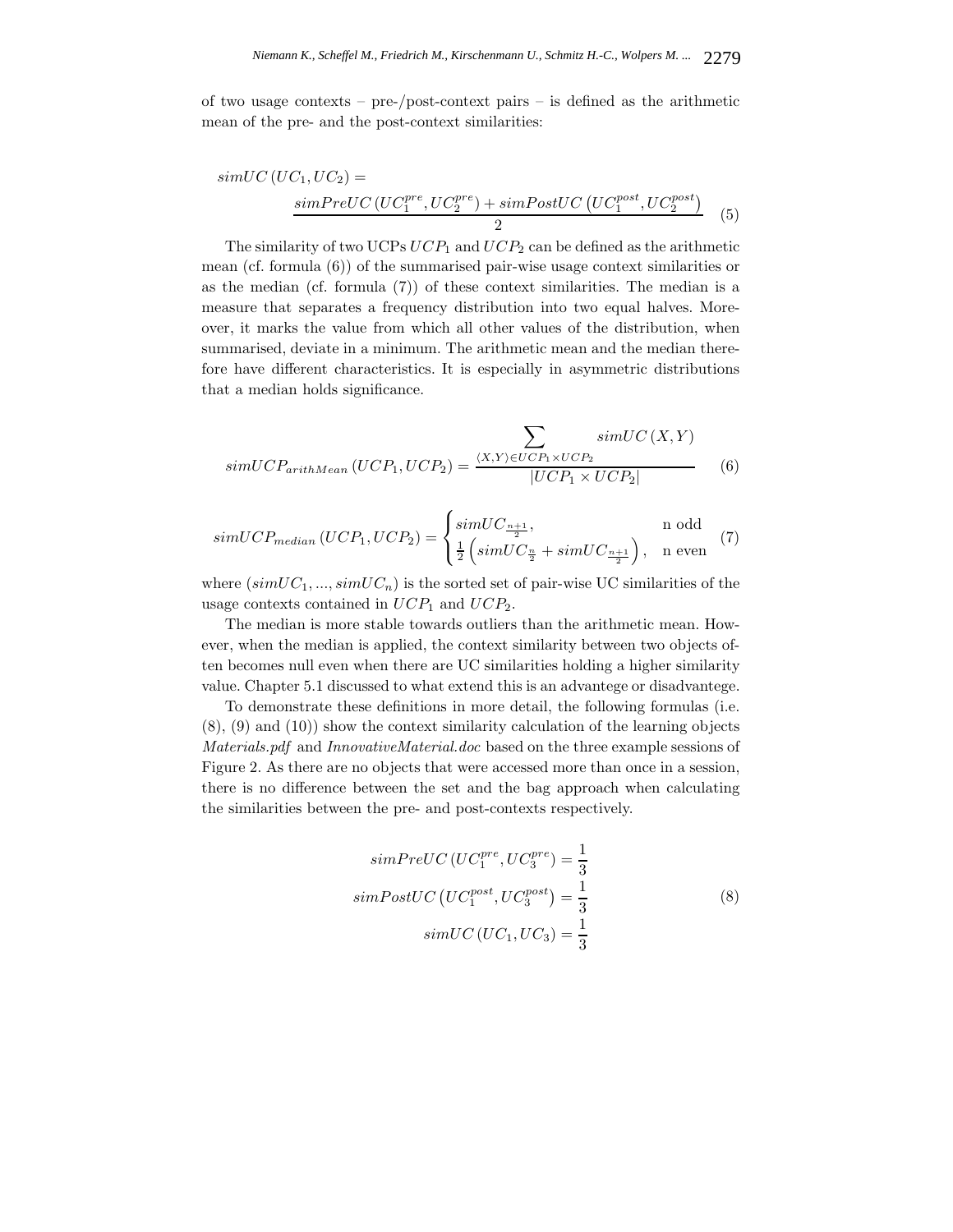$$
simPreUC (UC_2^{pre}, UC_3^{pre}) = \frac{1}{2}
$$
  
\n
$$
simPostUC (UC_2^{post},UC_3^{post}) = \frac{1}{3}
$$
  
\n
$$
simUC (UC_2,UC_3) = \frac{5}{12}
$$
\n(9)

$$
simUCP_{arithMean} (UCP_{Materials.pdf}, UCP_{Innovative Material.pdf}) = \frac{9}{24}
$$

$$
= 0,375 \quad (10)
$$

The UCP of *Materials.pdf* comprises the usage contexts  $UC_1$  and  $UC_2$ , which are derived from session 1 and session 2, the UCP of *InnovativeMaterial.doc* holds only the usage context  $UC_3$  which is derived from session 3. Therefore, the similarity calculation of *Materials.pdf* and *InnovativeMaterial.doc* using the arithmetic mean of the usage context similarities  $simUC(UC_1, UC_3)$ and  $simUC(UC_2, UC_3)$  results in a context similarity value of 0.375. The similarity calculation of *Materials.pdf* and *InnovativeMaterial.doc* using the median of the respective usage-based similarities also results in a similarity value of 0.375 since we only have two similarity values which are averaged according to formula (7).

### **5 Analysis**

In the following we first introduce the test bed for our experiments, namely the MACE project, to then describe the calculation of the similarity values between learning objects derived from the MACE repository based on their semantic metadata which serve as tentative 'gold standard'. Thereafter, we illustrate the evaluation of our hypothesis that usage-based similarity gives rise to content similarity by calculating the correlation between semantic metadata-based and usage-based object similarity. Finally, we present the results of the manual comparison of content-based and usage-based similarity.

## **5.1 MACE as test bed**

MACE (*Metadata for Architectural Contents in Europe*) is a European project where digital learning resources about architecture, stored in various repositories, are related with each other across repository boundaries to enable new and powerful ways of finding relevant information. Therefore, the metadata representations of the learning objects are stored on a central server. The representations base on the MACE application profile which in turn is based on the Learning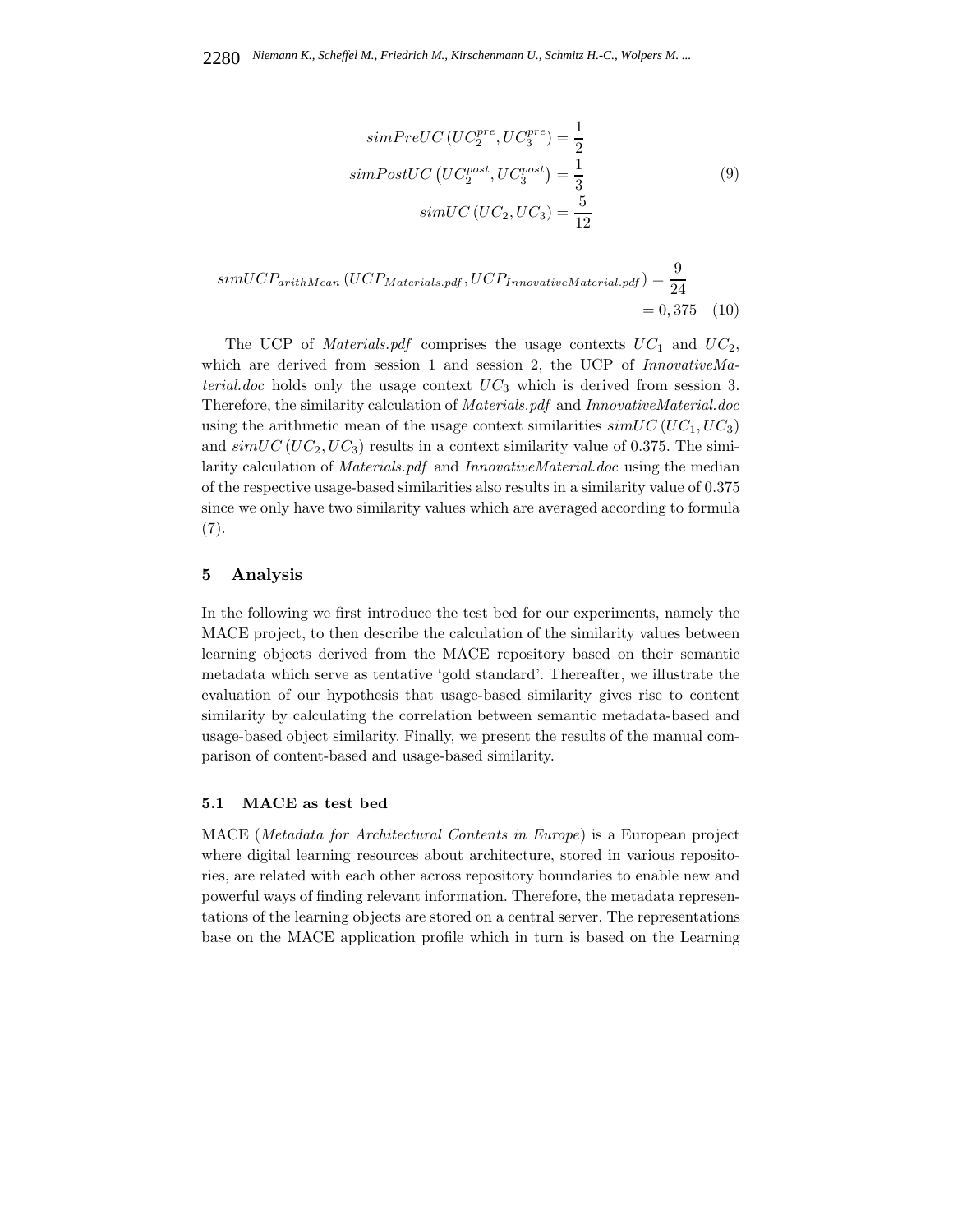Object Metadata (LOM) standard [IEEE LOM Standard]. The MACE application profile comprises several categories that are used to specify learning objects in more detail, such as the general category where basic information about a learning object is stored and the annotation category where comments about a learning object's usefulness for education and the comments' origins can be stored.

While interacting with the MACE portal, users are monitored and their activities are recorded as CAM instances. Captured and for our calculation considered actions comprise downloading an object, viewing metadata of an object, and metadata provision activities like tagging. We use the CAM recordings to derive UCPs of respective MACE objects. In the long term, we aim to improve the system by recommending objects to the user for her current context based on her usage history and the UCPs of the MACE objects.

At the time of our data collection there were 1686 active users within the MACE test bed. 430 of these users had registered MACE accounts, the other 1256 users logged in as guests. We identified 4396 sessions – 3130 sessions of registered users and 1266 sessions of guests. In total, 13525 learning objects were accessed: 84.5% of them were accessed by registered users only, 5.6% by guests only and 9.9% by both groups. As the number of objects accessed by guests was very low and their average session length was only 2.34 accessed learning objects, we only analysed the sessions of registered users. These sessions had an average length of 13.67 accessed learning objects per session. All together we considered 12285 learning objects in the further calculations with each of these objects occurring on average in 3.35 sessions.

#### **5.2 Semantic metadata-based object similarity**

We use the LOM instances stored in the MACE repository to calculate the similarity between objects based on their semantic metadata. To calculate the similarity of two learning objects based on their semantic metadata, we consider the following assortment of available information: the English titles and descriptions, the repository the learning object is derived from, the learning resource types the learning object holds as well as the free text tags, classifications and competences the learning object is tagged with. 95% of the learning objects hold English titles and descriptions. By reason that every learning object is derived from a repository, each learning object holds a value for this attribute. 65% of the considered learning objects hold learning resource types like "narrative text" or "figure" with 1.25 learning resource types per learning object on average. 48% of the learning objects hold free text tags assigned by logged in users, where each tagged object holds on average about 8 tags. MACE also offers the possibility of editing advanced parts of the metadata to domain experts, namely classifications and competences, each of them being defined by a controlled vocabulary. The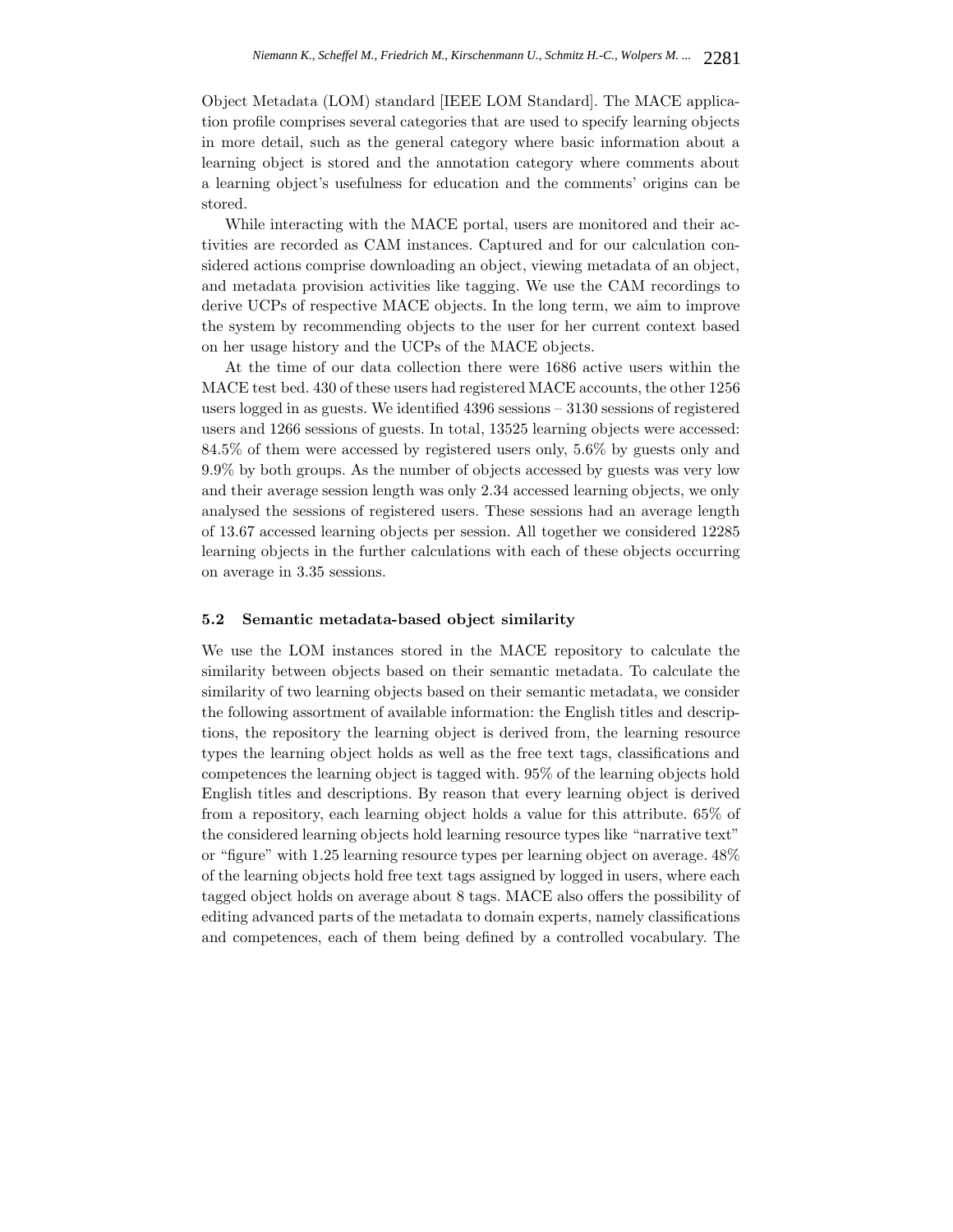classification vocabulary is a taxonomy consisting of 2884 terms. The competence vocabulary contains 107 terms to describe the suitability of learning objects for the acquisition of special competences, e.g. 'Knowledge of internal environment control' and 'Understanding interaction between technical and environmental issues'. 39% of the considered learning objects already have classifications, with each object containing an average of 2.5 classification terms. Finally, 26% of the considered learning objects are already assigned with competences, where each of them contains an average of 6 competence terms.

Before calculating the semantic metadata similarity, the titles and descriptions are pre-processed: after removing stop words from the free text values (titles, descriptions, tags) the remaining words undergo a stemming using the Snowball Stemmer [Porter 1980]. To compare the learning objects document vectors describing the learning objects are generated and the similarity is calculated using the cosine similarity, i.e. measuring the similarity between two vectors by calculating the cosine of the angle between them:

$$
\cos\left(\theta\right) = \frac{X \cdot Y}{\|X\| \, \|Y\|} \tag{11}
$$

where X is the vector of object  $O_1$  and Y the vector of object  $O_2$ . The cosine similarity always takes a value between 0 and 1, with a higher value standing for a higher similarity.

# **5.3 Correlation of semantic metadata-based and usage-based object similarity**

To prove our hypothesis that usage-based similarity indicates content similarity, we use the metadata of the learning objects as shallow content representations as described in chapter 5.2 and calculate the Pearson Correlation Coefficient [Pearson 1907] between the semantic metadata-based and the usage-based similarity distribution with the following formula:

$$
r_{xy} = \frac{\sum_{i=1}^{n} (x_i - \overline{x})(y_i - \overline{y})}{\sqrt{\sum_{i=1}^{n} (x_i - \overline{x})^2 \cdot \sum_{i=1}^{n} (y_i - \overline{y})^2}}
$$
(12)

where X is the set containing all usage-based similarities with  $\overline{x}$  as mean value and Y is the set containing all metadata similarities with  $\overline{y}$  as mean value.

As described in chapter 4, there are different methods to calculate the usagebased similarity. Pre- and post-context similarities can be calculated by using the Jaccard Coefficient when the pre- and post-contexts are handled as sets (cf. formulas  $(1)$  and  $(2)$ ), or by using the cosine similarity when the pre- and post-contexts are handled as bags (cf. formulas (3) and (4)). Furthermore, the similarity between UCPs can be calculated by using the arithmetic mean (cf.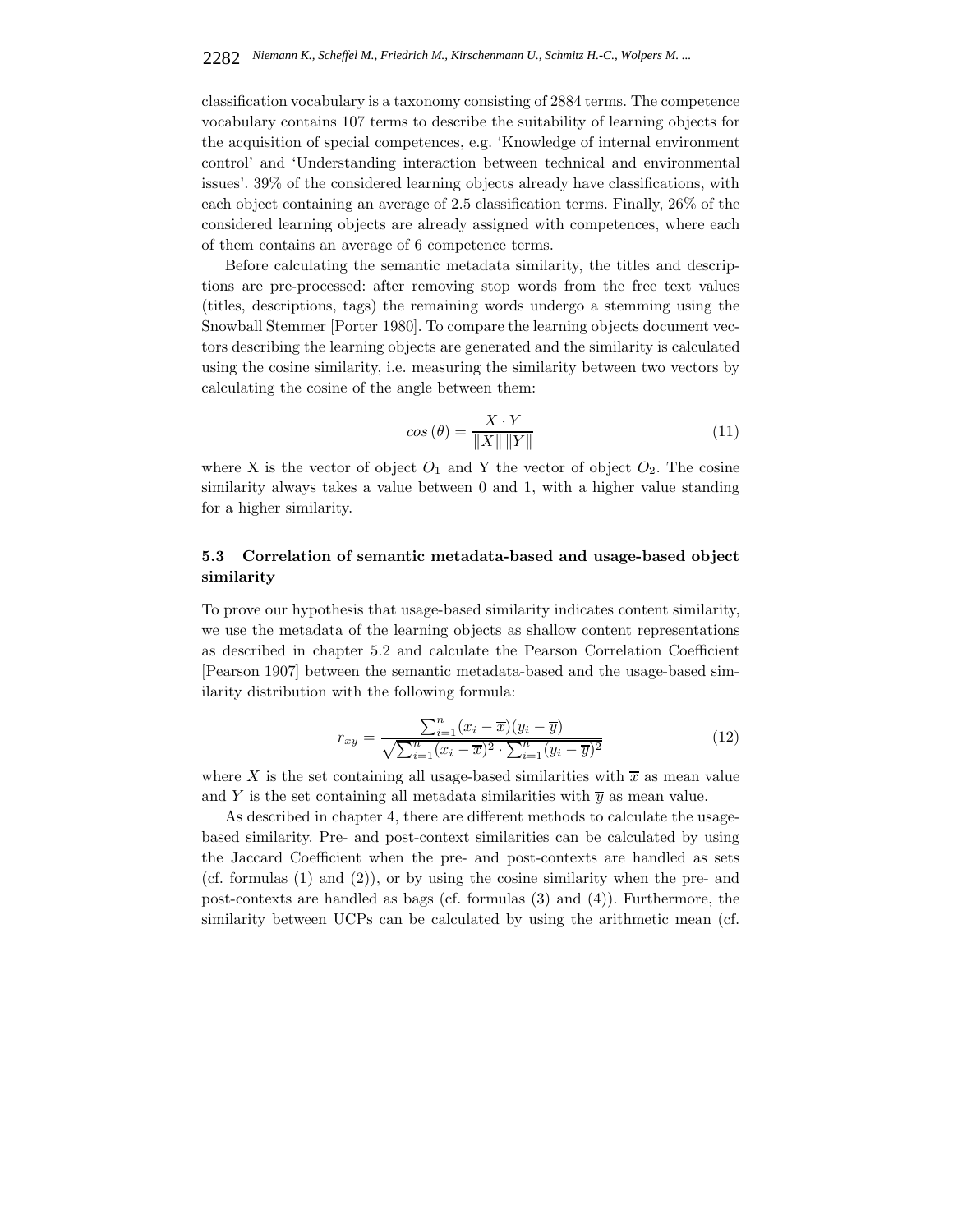formula (6)) of the pair-wise UC similarities or by using the median (cf. formula (7)) of these similarities.

As shown in Table 1, the usage of the median for similarity calculation lowers the correlation between usage-based and semantic metadata-based similarity. This is due to the fact that the median often becomes null even when some UCs of the compared UCPs hold a higher similarity value.

|                                       | set bag |
|---------------------------------------|---------|
| arithmetic mean $0.32\overline{0.35}$ |         |
| median $0.2$ 0.25                     |         |

Table 1: Correlation values between semantic metadata-based and usage-based similarity using different methods to calculate the usage-based similarity

When comparing the usage of the Jaccard coefficient (i.e. set) with the cosine similarity (i.e. bag), the cosine similarity results in a slightly better result. This leads to the assumption that when students access an object more than once in one session, this is a characteristic of the context that needs to be considered for similarity calculation.

In general terms a correlation coefficient between 0.1 and 0.3 is described as low [Faller and Lang 2006]. As the median calculations do not seem to be a valid approach because of the tendency to bias the results, it is more promising to look at the mean values. The resulting coefficient can be described as medium and as we regard a large sample of objects, the coefficient can said to be representative although no separate tests for bivariate normality have been undertaken [Bortz 1993]. Moreover, because of the big sample size all correlations are significant on the  $5\%$ -level (p=.05).

A further important point is the fact that the considered metadata can only be interpreted as a shallow content representation. The resulting similarity values serve as a tentative 'gold standard' for evaluating the usage-based approach, even though we are aware of the fact that the metadata suffer from the sparsity problem. Because of this it is possible that the correlation between semantic metadata-based similarity and usage-based similarity represents a lower bound for the real correlation between content and usage context. Therefore, it then makes sense to manually compare a chosen subset of learning objects. If the semantic metadata-based similarity does not sufficiently represent the content, we assume to find a higher congruence between semantic metadata-based similarity and usage-based similarity. In the next section we follow this path by comparing the 100 learning object pairs with the highest usage-based similarity.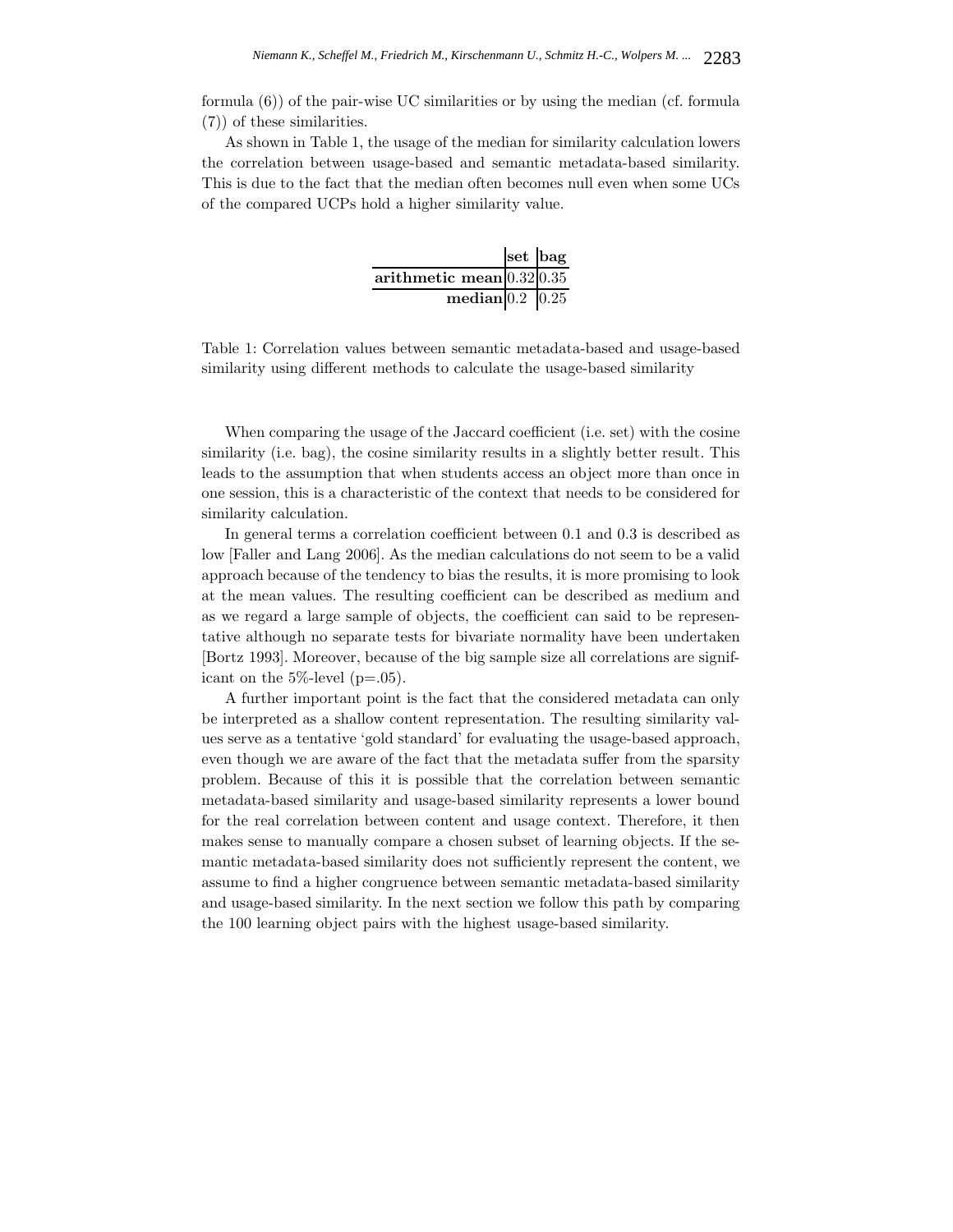# **5.4 Manual comparison of content-based and usage-based object similarity**

Since the manual proof for content similarity does not produce an explicit similarity value that can be compared to other content similarity values, we focused on finding the content overlap of two learning objects. Therefore, we accessed the content of the learning object pairs directly and compared them with each other. We found that 92% of the considered learning object pairs showed similarities, 4% were not accessible due to permission rights and only 4% showed no similarity at all.

Many of the checked learning object pairs showed content similarities that were not entailed in the metadata: for example, text documents which handle the same topic such as 'risk factor analysis', 'low energy construction', 'music and architecture' or 'fire safety' or learning object pairs where one of them was an exercise and the other one showed a text about the same topic. In one case we found a pair where both objects refer to a website about graphical algorithms. One of these websites provides the opportunity to browse and see examples of shape generating algorithms (including pictures), while the other one provides the possibility to create and test such kind of algorithms. Some of the learning object pairs refer to different web pages of the same domain. For instance, both objects refer to different entries of the ArchiplanetWiki<sup>4</sup> and show similar buildings. The similarity of these buildings is expressed by different attributes like similar construction date, architectural style, building type (e.g. commercial buildings like banks) or the construction system containing the building material. Even though the MACE application profile offers the possibility to store such information, they were not contained in the metadata. Another category of content similarity is about picture similarity. Thus we discovered documents showing similar pictures, e.g. photos, sketches or models of the same building or construction activity like panel cladding. Furthermore, we could also identify learning object pairs containing a geographical similarity of the displayed content, e.g. pairs which represent websites containing pictures or articles of different historical buildings in the same town.

In many cases these content similarities are not entailed in the learning object's metadata but can be detected by the user due to her prior knowledge (e.g. knowing that two buildings were designed by the same architect). As this shows that usage similarities can hint at content similarities that have not been considered so far and enable the system to use user knowledge to enhance the recommendation without forcing the users to explicitly share it, we see it as a motivation to continue on this track.

<sup>4</sup> http://www.archiplanet.org/wiki/Main Page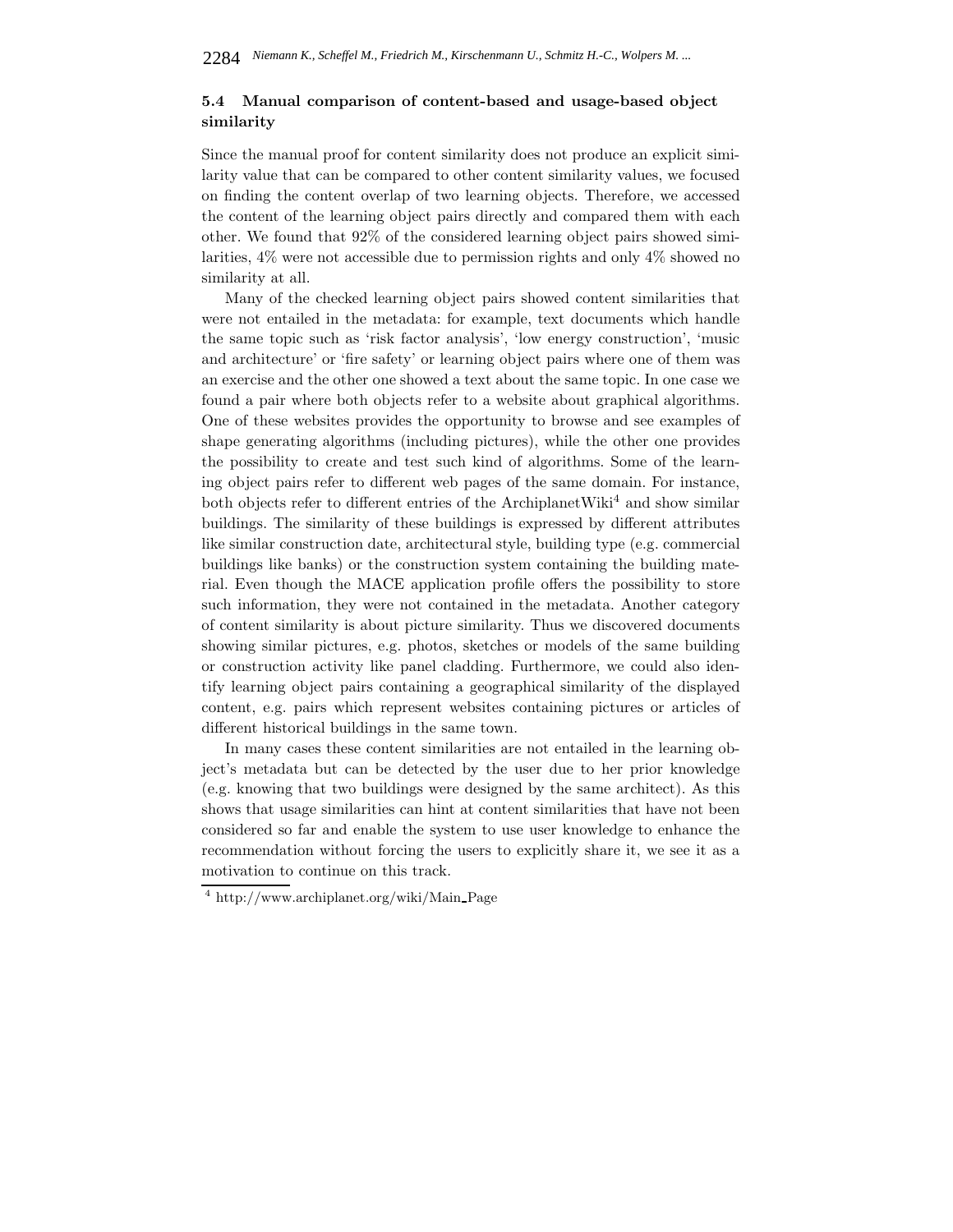## **6 Usage context profiles for recommendations**

In the previous sections we first described how usage context profiles (UCPs) are generated and then evaluated in what way they can give rise to content similarity. In this chapter we will outline how the UCPs can be used to recommend objects, we will therefore describe the three methods that seem most promising to us.

## **6.1 Ranking objects according to their context similarity**

The most obvious approach is to recommend learning objects that have similar UCPs to the UCPs of the objects used in the actual session. Therefore, first the similarities between the objects of the actual session and the not yet used objects are calculated. Then, for each not yet used object, the arithmetic mean of all similarity values this object holds is computed. The objects are then sorted by their similarity and the results with the highest similarity values are shown to the user.



Figure 3: UCPs for the objects *Clay.pdf*, *Scraper.doc*, *Assembly.pdf* and *Stone.doc*

Exemplarily, the UCPs of the learning objects *Clay.pdf*, *Scraper.doc*, *Assembly.pdf* and *Stone.doc* are illustrated in Figure 3. Let's further assume a user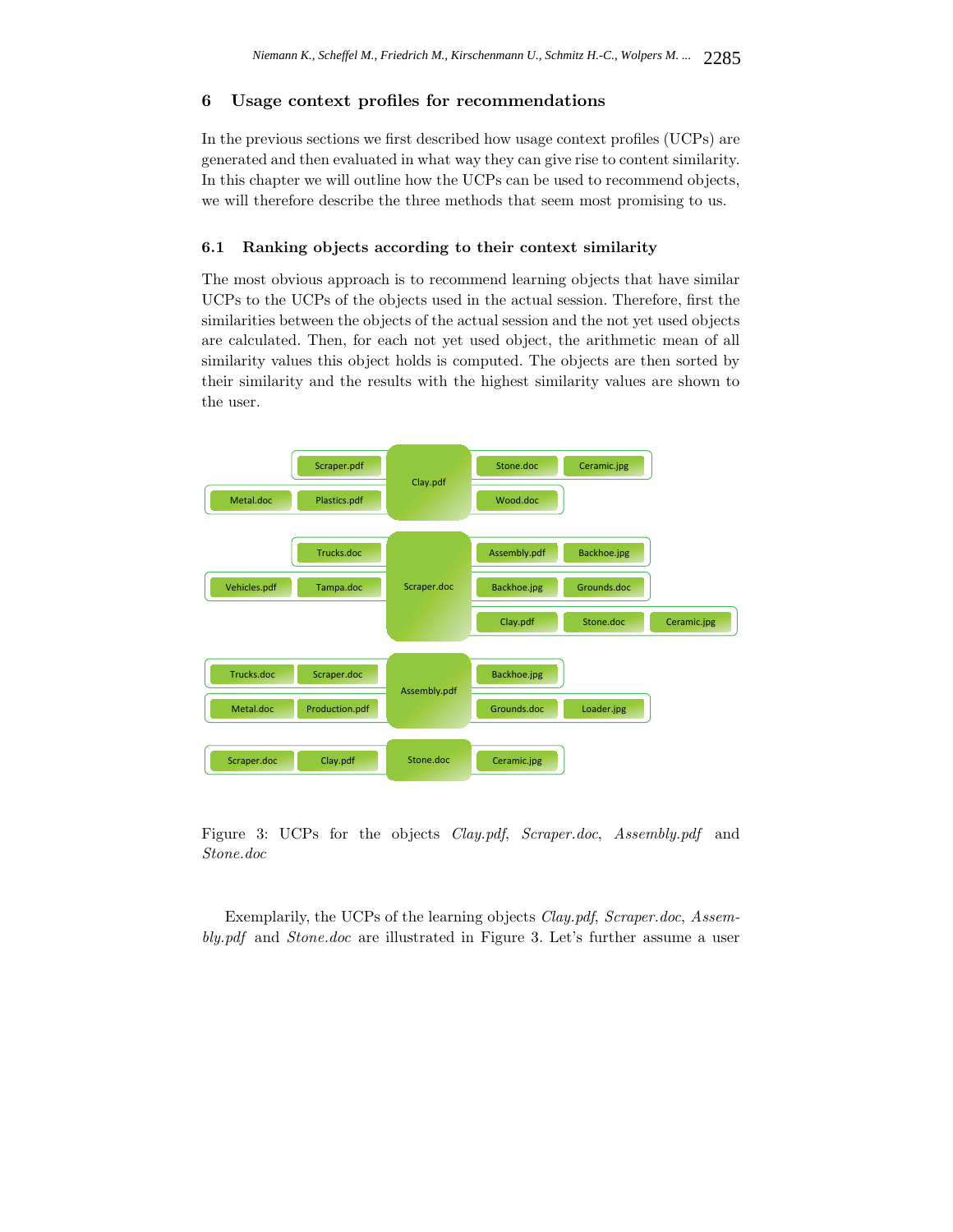looked at the learning objects *Clay.pdf* and *Scraper.doc* in the actual session, as illustrated in Figure 4.



**Figure 4:** Session of a user

To decide what learning object(s) to recommend, the similarities between the objects that can be recommended and the objects of the actual session must be calculated based on their UCPs.

$$
SimUCP (UCP_{Clay.pdf}, UCP_{Assembly.pdf}) = 0,1042
$$
  
\n
$$
SimUCP (UCP_{Clay.pdf}, UCP_{Stone.doc}) = 0,25
$$
  
\n
$$
SimUCP (UCP_{Scraper.doc}, UCP_{Assembly.pdf}) = 0,1528
$$
  
\n
$$
SimUCP (UCP_{Scraper.doc}, UCP_{Stone.doc}) = 0,0556
$$
\n(13)

These calculations result in the following similarity weights with AC representing the objects of the actual session:

$$
SimUCP (AC, UCP_{Assembly.pdf}) = 0,1285
$$
  
\n
$$
SimUCP (AC, UCP_{Stone.doc}) = 0,1528
$$
 (14)

Since the similarity of *Stone.doc*'s UCP to AC is a little bit higher than the similarity of *Assembly.pdf* 's UCP to AC, *Stone.doc* gets recommended first. However, using this approach the similarities are quite near each other.

An extension of this approach is to rank the objects also according to the position of the objects they are similar with. That is to say, objects similar to the actual object of the session get ranked higher than, for example, objects similar to the first object of the session. To achieve this ranking, the similarity weights are multiplied with a factor that states the position of the object in the actual session they are similar with.

#### **6.2 Actual session as pre-context of the object to be recommended**

Another approach is to compare a user's current usage history with the precontexts of all other learning objects and recommend those objects that have highly similar pre-contexts. The basic idea of this approach is that all objects of the actual session together constitute one pre-context of the object that needs to be recommended.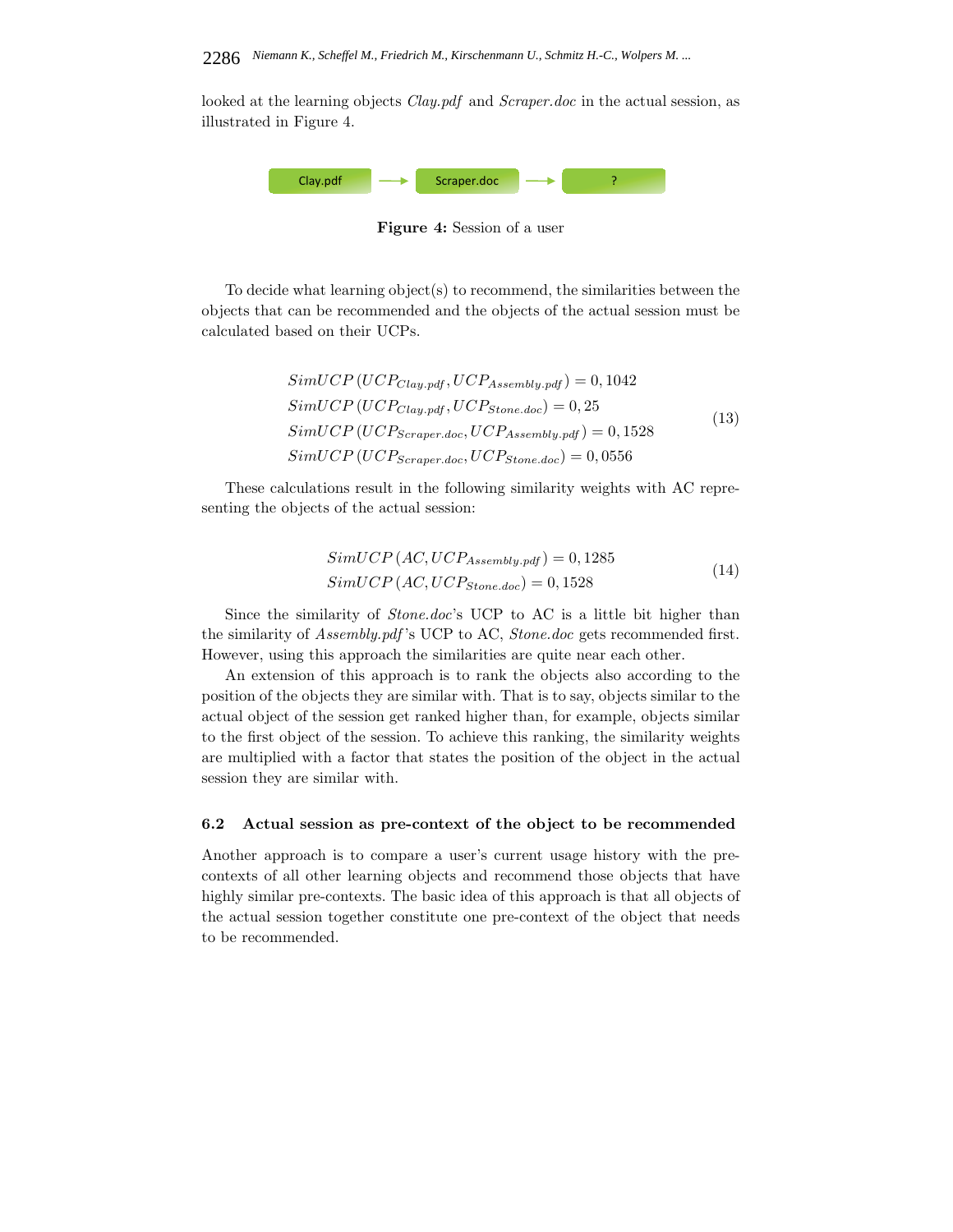In respect to the previous section, the actual session (AC) that comprises the learning objects *Clay.pdf* and *Scraper.doc* is compared to the pre-contexts of *Assembly.pdf* and *Stone.doc*.

$$
simPreUC\left(AC,UC_{Assembly.pdf-1}^{pre}\right) = \frac{1}{3}
$$

$$
simPreUC\left(AC,UC_{Assembly.pdf-2}^{pre}\right) = 0
$$

$$
simPreUC\left(AC,UC_{Stone.doc.1}^{pre}\right) = 1
$$
\n(15)

The overall similarity of the learning objects and the actual session is calculated by using the arithmetic mean.

$$
simPreUC\left(AC,UC_{Assembly.pdf}^{pre}\right) = \frac{\frac{1}{3} + 0}{2} = \frac{1}{6}
$$
\n
$$
simPreUC\left(AC,UC_{Stone.doc}^{pre}\right) = 1
$$
\n(16)

*Assembly.pdf* comprises two usage contexts from which only one pre-context contains an object of the actual session, *Stone.doc* comprises one usage context whose pre-context contains all objects of the actual session. Therefore, *Stone.doc* is assumed to be more similar to the actual context and gets recommended first.

If more than one pre-context of a learning object holds objects of the actual session, the overall similarity of the learning object and the actual session can also be calculated using the median or by choosing the highest similarity weight.

### **6.3 Search queries holding UCPs**

The last approach is to also generate UCPs for search query terms and use them for the ranking of search results. When a user enters a query term, the precontexts of that query term are compared to the user's current usage history. Objects from the query term's post-contexts whose corresponding pre-contexts are similar to the user's usage history are ranked higher in the list of search results.

Exemplarily, the UCP of the query *"Smith"* is illustrated in Figure 5. *"Smith"* is a highly common name. In the MACE system a lot of buildings and sculptures are created or built by persons with this surname but *"Smith"* can also be part of a name of a structure, e.g. in *"Smith Private Airport"* or in *"Smiths Grove Presbyterian Church"*. Here, we can distinguish between sessions in which a user was interested in the work of *"Tony Smith"*, an architect, sculptor and noted theorist on art, and sessions in which users looked at buildings from *"Adrian Smith"*, one of the most recognised architects in the world who designed notable super-tall skyscrapers.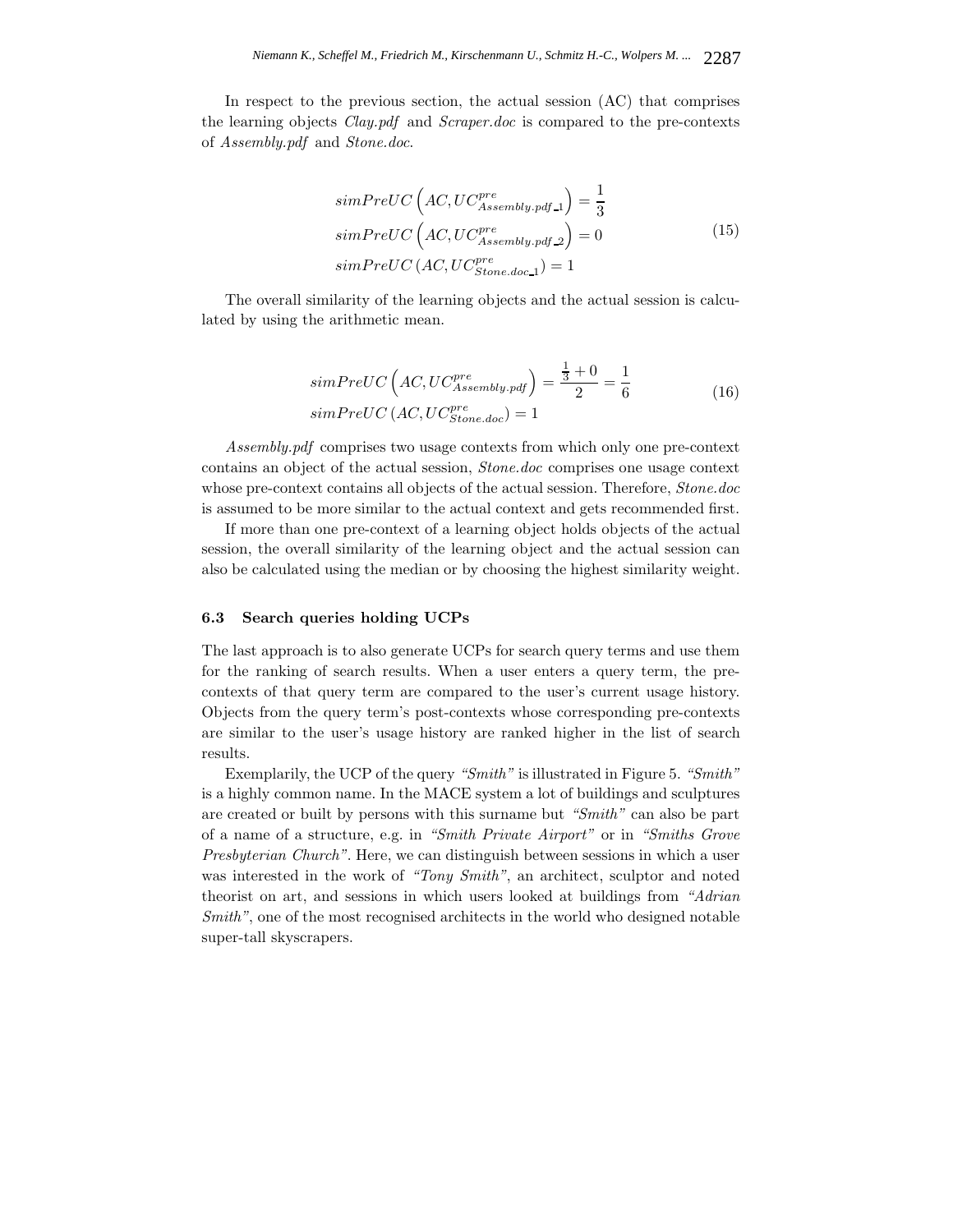

**Figure 5:** UCP for search query "Smith"

As example, if a user looks at the learning object *JinMaoTower.jpg* and then searches for *"Smith"* as depicted in figure 6, the system assumes that the user is interested in the same *"Smith"* that is meant in the UCP given in figure 5 and is therefore interested in the same learning objects as the user of the last shown usage context of figure 5. Therefore, the learning objects *NBCTower.jpg*, *OlympiaCentre.jpg* and *BurjKhalifa.jpg* will be ranked higher when the recommendations are computed for the user of figure 6's query.



**Figure 6:** Session of a user containing a query

This approach can also deal with different competences of students which are assumed to be implicitly given by the objects a user looked at in the actual session. An advanced student searching for "construction sky scraper" might be looking for other learning material than a beginner. However, since the precontexts of their sessions most probably hold different learning objects, they are not assumed to be similar even when searching for the same query terms and the system will recommend different learning objects.

# **7 Conclusion and Future Work**

In this paper we introduced a new idea for recommending learning objects based on their usage contexts. The hypothesis behind our approach that usage contextbased similarity is an indication of content similarity was supported by our results. This motivates us to further develop this approach.

First, we aim at improving the quality of the usage-based similarity calculation. Currently, we do not consider the length of usage contexts which most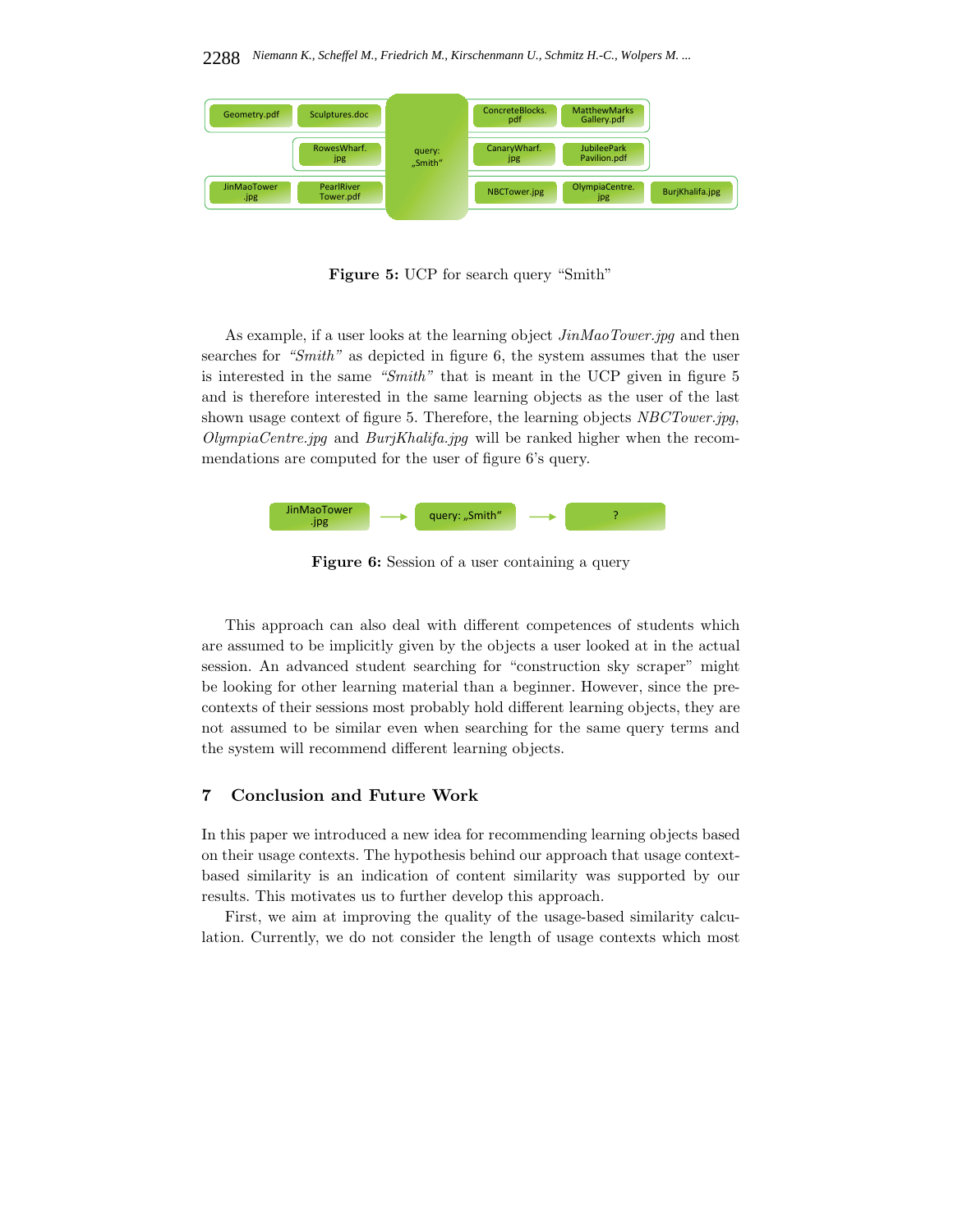probably will influence the usage-based similarity. A pair sharing 3 of 4 occurring objects could be deemed less similar than a pair sharing 6 out of 8 objects although they both have a similarity of 0.75. Additionally, short usage contexts could miss the relevant objects and therefore display a tendency towards low similarities. Therefore, longer usage contexts could be weighed higher. Another approach would be to only consider a set number of objects before and after the object currently in use, since objects that are more distant from the actual object might be less significant for its usage context description. Thereby, the optimal count of objects for pre- and post-context needs to be figured out in experiments and might differ depending on the domain. Additionally, the order of the learning objects could be taken into account when calculating the usagebased similarities. This might improve the similarity calculations but requires a huge dataset containing user sessions. In contrast to this approach, it is also possible to give up the distinction between pre- and post-context and just consider the 'whole context'. This might improve recommendations in sessions where for example a student views learning objects about buildings built from a special architect or located in the same area, but it might worsen the recommendations when learning objects build upon each other. Furthermore, we could distinguish between different actions carried out on the objects. Currently we handle all actions just as 'accesss' and do not differentiate between, for example, just viewing a document or changing its metadata. To enable a better comparison of content and metadata similarity, we will in the next steps base the content similarity not only on the objects' metadata but also use the textual content of the objects. Thereafter, we aim at including our findings into the MACE project to thus enable a large scale evaluation with real users.

### **References**

- [Adomavicius and Tuzhilin 2005] Adomavicius, G., Tuzhilin, A.: "Toward the Next Generation of Recommender Systems: A Survey of the State-of-the-Art and Possible Extensions". IEEE Transactions on Knowledge and Data Engineering 17 (6), 2005, 734-749.
- [Bortz 1993] Bortz, J.: Statistik [Statistics]. Springer, Heidelberg, 1993: Springer Verlag.
- [Burke 2007] Burke, R.: "Hybrid recommender systems: Survey and experiments". The Adaptive Web, 2007.
- [Candillier et al. 2009] Candillier, L., Jack, K., Fessant, F., Meyer, F.: "State-of-the-Art Recommender Systems". In: Chevalier, M., Julien, C., Soule-Dupuy, C. (eds.): Collaborative and Social Information Retrieval and Access - Techniques for Improved User Modeling. Idea Group Publishing, 2009, 1-22.
- [Dey 2001] Dey, A.K.: "Understanding and using context". Personal and Ubiquitous Computing, 5(1), 2001, 4-7.
- [Faller and Lang 2006] Faller, H. and Lang, H.: Medizinische Psychologie und Soziologie. Springer, Heidelberg. 2nd fully reworked edition, 2006.
- [Friedrich et al. 2009] Friedrich, M., Niemann, K., Scheffel, M., Schmitz, H.-C., Wolpers, M.: "Object Recommendation based on Usage Context". Workshop: